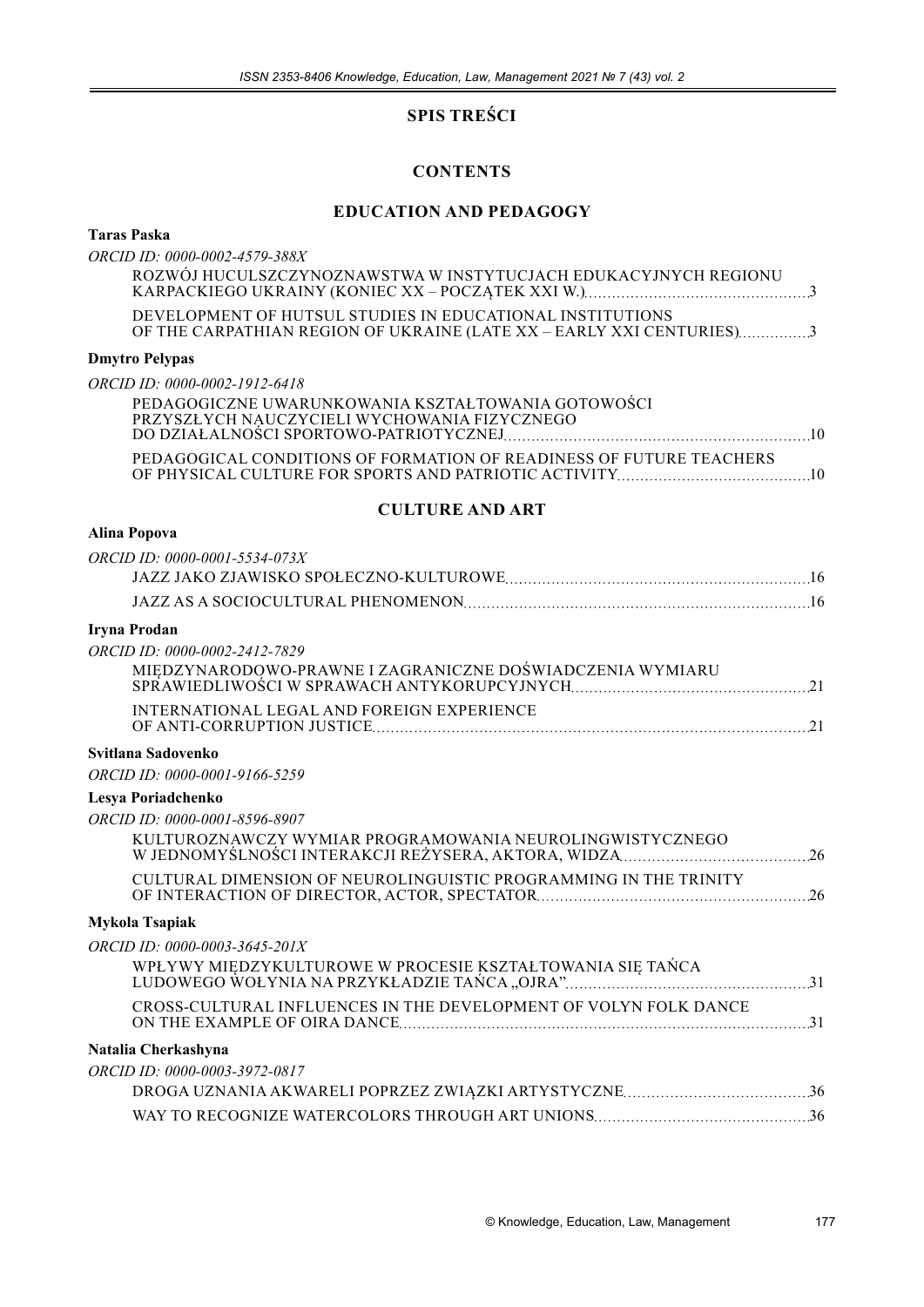## **HUMANITIES**

| <b>Pavlo Nesterenko</b><br>ORCID ID: 0000-0002-8252-6879<br>PROBLEM ŚMIERCI I NIEŚMIERTELNOŚCI JEDNOSTKI                                                                              |
|---------------------------------------------------------------------------------------------------------------------------------------------------------------------------------------|
| W ŚWIATOPOGLĄDZIE NAUKOWYM: KRYTERIUM POCZĄTKU BYTU OSOBOWEGO41<br>THE PROBLEM OF DEATH AND IMMORTALITY OF PERSONALITY<br>IN THE SCIENTIFIC WORLDVIEW: THE CRITERION OF THE BEGINNING |
| <b>Valentina Olianych</b><br>ORCID ID: 0000-0002-7880-6579                                                                                                                            |
| Larysa Olianych                                                                                                                                                                       |
| ORCID ID: 0000-0002-4924-145X                                                                                                                                                         |
|                                                                                                                                                                                       |
|                                                                                                                                                                                       |
| Yevhenia Rubana                                                                                                                                                                       |
| ORCID ID: 0000-0002-4039-0977<br>$\frac{ZWIAZKI\ SYNONIMICZNE\ W\ TERMINOLOGII\ NIEMIECKIEGO\ JEZYKA\ ZAWODOWEGO\ ARCHITEKTURY\ I\ BUDOWNICTWA$                                       |
| SYNONYMUOUS RELATIONS IN THE TERMINOLOGICAL SYSTEM<br>OF THE GERMAN PROFESSIONAL LANGUAGE OF ARCHITECTURE                                                                             |
| <b>SOCIAL AND BEHAVIORAL SCIENCES</b>                                                                                                                                                 |
| Sofiyeva Khanim Ramiz                                                                                                                                                                 |
| ORCID ID: 0000-0002-3267-8209                                                                                                                                                         |
| PSYCHOLOGICZNE CECHY DZIAŁALNOŚCI ZAWODOWEJ RATOWNIKÓW SŁUŻBY<br>RATOWNICTWA SPECJALNEGO RYZYKA MINISTERSTWA SYTUACJI                                                                 |
| PSYCHOLOGICAL FEATURES OF THE PROFESSIONAL ACTIVITY OF RESCUERS<br>OF THE SPECIAL RISK RESCUE SERVICE OF THE MINISTRY OF EMERGENCIES                                                  |
| Regina Yaremchuk                                                                                                                                                                      |
| ORCID ID: 0000-0002-8866-7947<br>PSYCHOLOGICZNE TEORIE ROZUMIENIA ISTOTY BADAŃ POLIGRAFICZNYCH69                                                                                      |
| PSYCHOLOGICAL THEORIES OF UNDERSTANDING THE ESSENCE<br>OF POLYGRAPH RESEARCH<br>.69                                                                                                   |
| <b>LAW</b>                                                                                                                                                                            |
| <b>Bohdan Bezghynskyi</b>                                                                                                                                                             |
| ORCID ID: 0000-0002-4362-153                                                                                                                                                          |
| MIĘDZYNARODOWE MODELE PRAWNE PRZECIWDZIAŁANIA                                                                                                                                         |
|                                                                                                                                                                                       |
| <b>Vyacheslav Bukovsky</b>                                                                                                                                                            |
| ORCID ID: 0000-0002-1759-3881                                                                                                                                                         |
| PATENTOWANIE JAKO NARZĘDZIE OCHRONY WŁASNOŚCI INTELEKTUALNEJ 79                                                                                                                       |
| PATENTING AS AN INSTRUMENT FOR THE PROTECTION                                                                                                                                         |
| <b>Dmytro Volonets</b>                                                                                                                                                                |
| ORCID ID: 0000-0002-1347-9562                                                                                                                                                         |
| OBIEKTYWNA STRONA WYKROCZEŃ KARNYCH PRZEWIDZIANYCH                                                                                                                                    |
| OBJECTIVE PARTY OF CRIMINAL OFFENSES PROVIDED BY ARTICLES 3662-3663                                                                                                                   |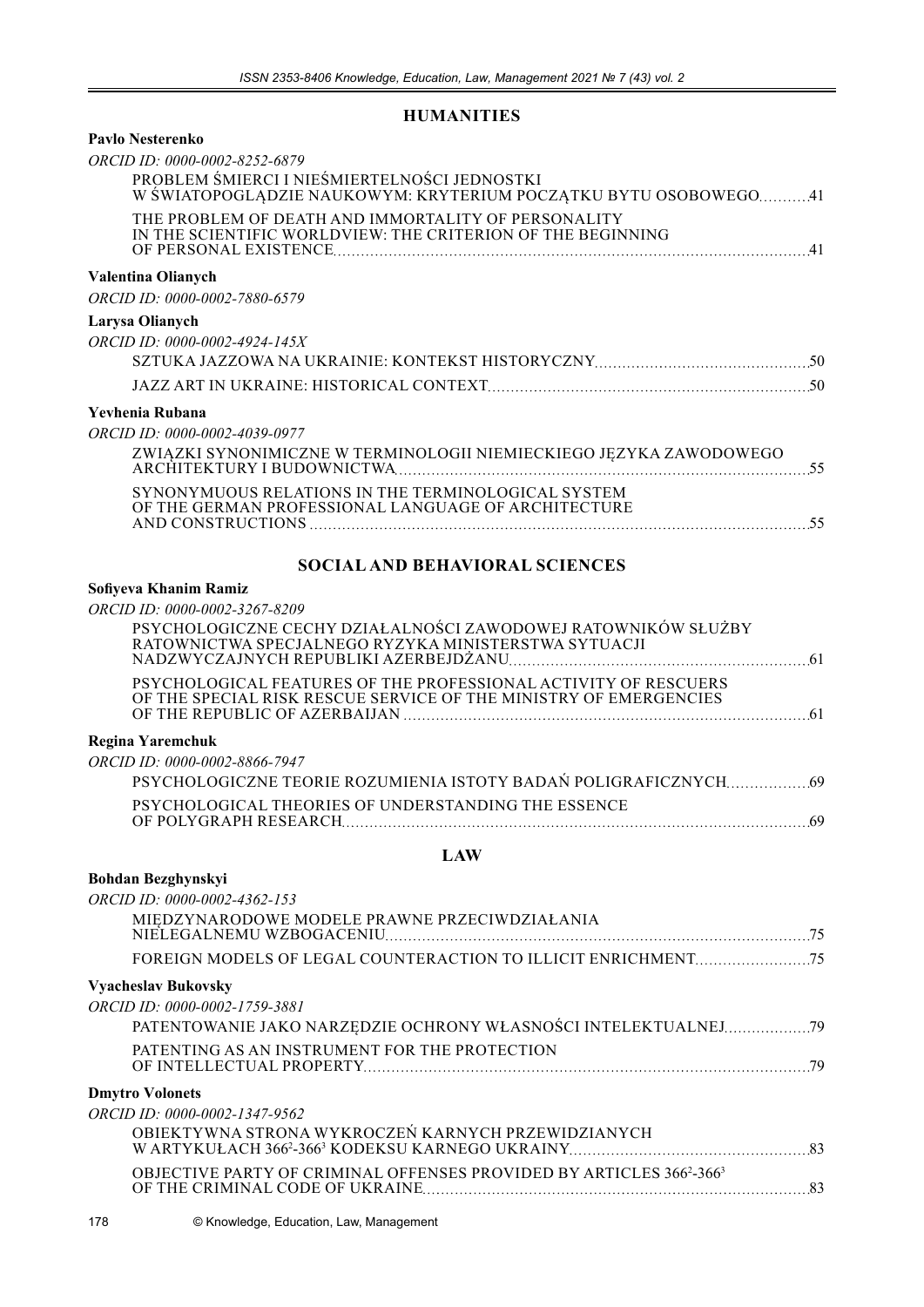## **Daria Hlushkova**

| ORCID ID: 0000-0001-5909-6367                                                                                                                                                                       |
|-----------------------------------------------------------------------------------------------------------------------------------------------------------------------------------------------------|
| W SPRAWIE KWESTII OKREŚLENIA ISTOTY I TREŚCI POSTĘPOWAŃ<br>DYSCYPLINARNYCH JAKO WAŻNEJ GWARANCJI REALIZACJI                                                                                         |
| TO THE PROBLEM OF DETERMINING THE NATURE AND CONTENT<br>OF DISCIPLINARY PROCEEDINGS AS AN IMPORTANT GUARANTEE                                                                                       |
| Liudmyla Domuschi                                                                                                                                                                                   |
| ORCID ID: 0000-0002-5124-8514                                                                                                                                                                       |
| POJĘCIE I ZNAKI POSTĘPOWANIA ADMINISTRACYJNEGO W SPRAWACH<br>DOTYCZĄCYCH ODWOŁYWANIA SIĘ OD UCHWAŁ PODMIOTÓW WŁADZY W CELU<br>POCIĄGNIĘCIA OSÓB DO ODPOWIEDZIALNOŚCI ADMINISTRACYJNEJ NA UKRAINIE92 |
| CONCEPTS AND SIGNS OF THE ADMINISTRATIVE PROCESS IN CASES<br>REGARDING APPEALS OF DECISIONS OF AUTHORITIES ON INVOLVEMENT                                                                           |
| Viktoriia Yevtushenko                                                                                                                                                                               |
| ORCID ID: 0000-0002-1249-7662                                                                                                                                                                       |
| EMPIRYCZNE BADANIE INDYWIDUALNEGO STYLU AKTYWNOŚCI ZAWODOWEJ<br>W PRZESTRZENI ODMIAN EGZEKWOWANIA PRAWA PRZEZ POLICJANTÓW 97                                                                        |
| EMPIRICAL RESEARCH OF INDIVIDUAL STYLE OF PROFESSIONAL ACTIVITY                                                                                                                                     |
| Illia Klochko                                                                                                                                                                                       |
| ORCID ID: 0000-0003-0101-0709                                                                                                                                                                       |
| ISTOTA I CECHY ZABEZPIECZENIA PRAW POLICJANTÓW W ZAKRESIE BHP105                                                                                                                                    |
| THE ESSENCE AND FEATURES OF ENSURING THE RIGHTS OF POLICE OFFICERS                                                                                                                                  |
| Oleksandr Kraiz                                                                                                                                                                                     |
| ORCID ID: 0000-0002-9190-2658                                                                                                                                                                       |
| CECHY STATUSU PRAWNEGO ADWOKATA JAKO UCZESTNIKA STOSUNKÓW PRACY110                                                                                                                                  |
| FEATURES OF THE LEGAL STATUS OF A LAWYER                                                                                                                                                            |
| Olga Nanarova                                                                                                                                                                                       |
| ORCID ID: 0000-0002-3675-7385                                                                                                                                                                       |
| MECHANIZMY MIEDZYNARODOWEJ REGULACJI PRAWNEJ                                                                                                                                                        |
| MECHANISMS OF INTERNATIONAL LEGAL REGULATION                                                                                                                                                        |
| <b>Anton Novitsky</b>                                                                                                                                                                               |
| ORCID ID: 0000-0003-1181-5473                                                                                                                                                                       |
| POJĘCIE KRYMINALISTYCZNEJ CHARAKTERYSTYKI NIELEGALNEGO WYCINANIA<br>I PRŻEMYTU LASU DOKONANEGO PRZEZ ZORGANIZOWANĄ GRUPĘ PRZESTĘPCZĄ122                                                             |
| THE CONCEPT OF CRIMINAL CHARACTERISTICS OF ILLEGAL FELLING<br>AND SMUGGLING OF FORESTS COMMITTED BY AN ORGANIZED CRIMINAL GROUP122                                                                  |
| Yana Pustovoitova                                                                                                                                                                                   |
| ORCID ID: 0000-0003-2838-4491                                                                                                                                                                       |
| KRYMINALISTYCZNA CHARAKTERYSTYKA PRZESTĘPSTW ZWIĄZANYCH<br>Z NIELEGALNYM WYDOBYCIEM ORGANOGENICZNYCH KAMIENI SZLACHETNYCH130                                                                        |
| CRIMINAL CHARACTERISTICS OF CRIMES RELATED TO ILLEGAL EXTRACTION                                                                                                                                    |